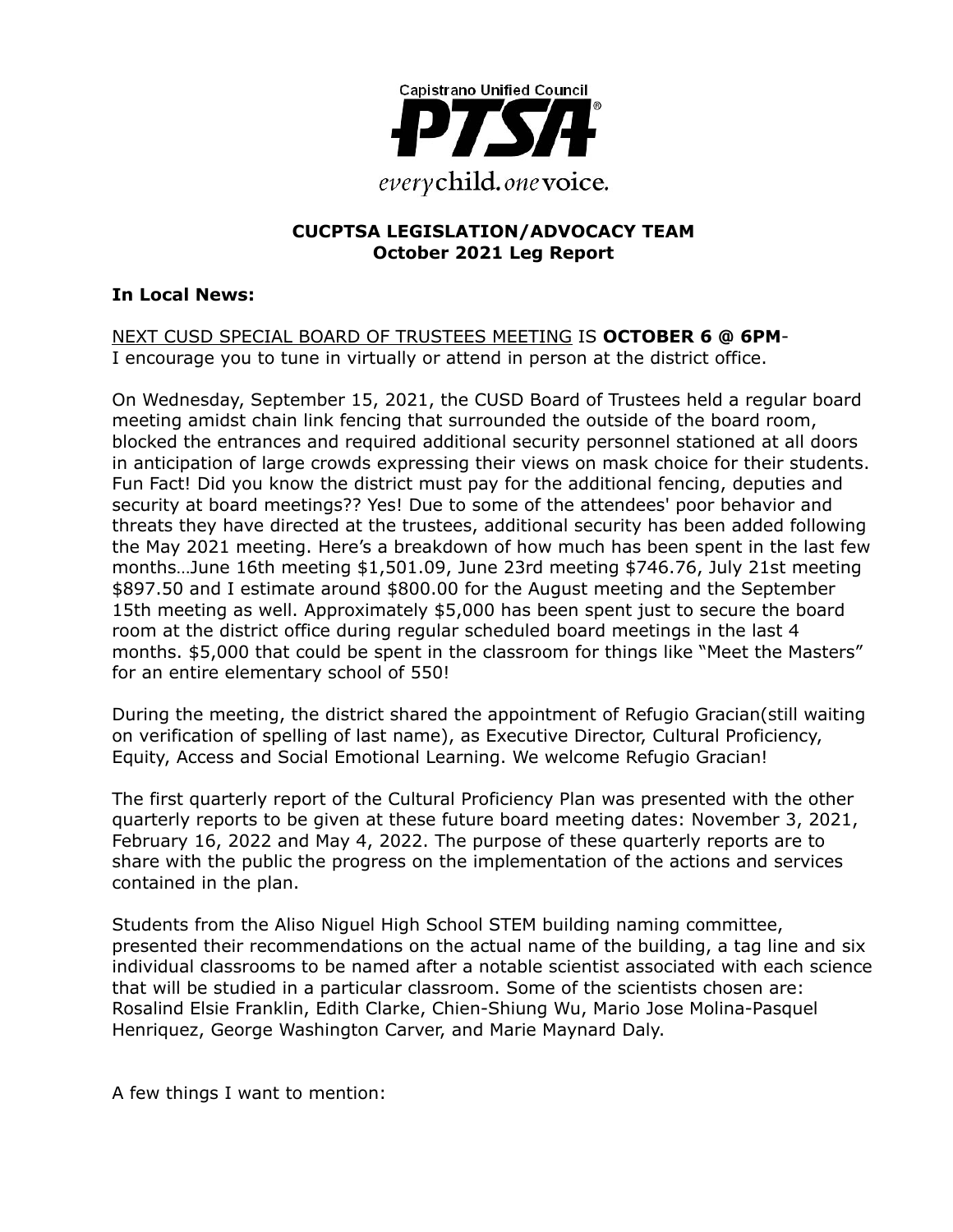- $\Box$  The "Raise the Base" campaign started by our very own Luca Grecu, has its own social media pages! Please join them to learn more and to connect with others about all things education funding! Please join and SHARE...Facebook "Raise the Base" and Twitter #RaisetheBase.
- $\Box$  CUSD IMPLEMENTS A TEXT MESSAGING SYSTEM: CUSD currently uses the SchoolMessenger notification service to send important information to families through phone calls and email messages. As part of their service, they will be implementing a text message feature. To comply with wireless carrier requirements and protect against unsolicited text messages, you will receive a text message on Friday, September 24, 2021 at 12:00pm, to the wireless cell phone numbers coded on your child's contact record, requesting that you "opt-in" to receive important information from the district via our SMS text messaging service.

The message you receive will come from our 'short code', **67587** and read similar to the following:"Capistrano Unified School District sent a msg. Reply Y to subscribe or STOP to cancel. Msg&data rates may apply. Msg freq varies. Visit [schoolmessenger.com/txt](http://schoolmessenger.com/txt) for info"

So that you may begin to receive these important messages, we encourage you to reply with "Y" or "Yes" when you receive such a verification message. If you do not reply, you will not receive any further text messages from our schools.

To opt out of all text messages from SchoolMessenger, visit [http://www.schoolmessenger.com/txtmsg/](http://track.spe.schoolmessenger.com/f/a/SDU5gA9rQIl-wRRQd0wQoQ~~/AAAAAQA~/RgRjLgKHP0QmaHR0cDovL3d3dy5zY2hvb2xtZXNzZW5nZXIuY29tL3R4dG1zZy9XB3NjaG9vbG1CCmFLB89MYTfzb29SD2ptZ2V5ZXJAY294Lm5ldFgEAAAAAQ~~) or reply with "STOP" to the opt-in message that you receive. If you opt-in, but later decide to opt-out, simply send "STOP" to **67587**. You may also reply "STOP" to any message from our organization.

Please check with your wireless carrier for information about your mobile service plan and any possible charges related to text messaging. CUSD does not reimburse for any charges associated with sending or receiving text messages.

- $\Box$  Kevin Gordon of Capitol Advisors does a weekly video "podcast" on YouTube that can be found here:  $K-12$  Politics and Tech [Update:](https://www.youtube.com/watch?v=puRinAZKkAk) August 13th 2021 There is a new video posted each week. I encourage you to take 20 minutes to catch up on his latest update.
- CUSD Covid-19 Dashboard: <https://webapps.capousd.org/COVID19Dashboard/>
- $\Box$  CUSD Safety Plan: [http://capousd-ca.schoolloop.com/file/1514016268908/1218998864154/565854](http://capousd-ca.schoolloop.com/file/1514016268908/1218998864154/5658544572628422051.pdf) [4572628422051.pdf](http://capousd-ca.schoolloop.com/file/1514016268908/1218998864154/5658544572628422051.pdf)
- $\Box$  The District launched an online magazine about the amazing things happening across our district in June of 2019. It is CUSD Insider and can be found at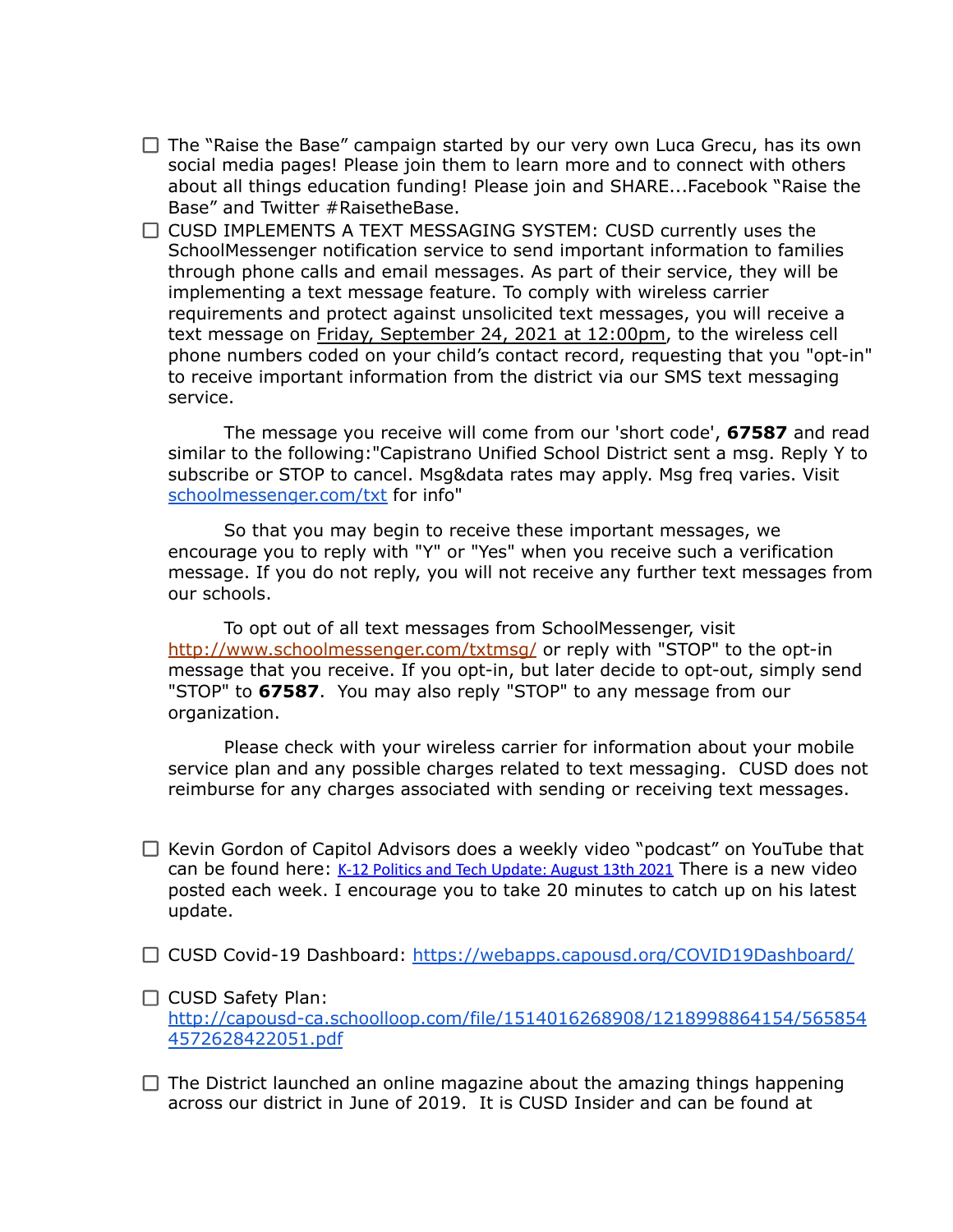[http://cusdinsider.org/](http://cusdinsider.org/%20) Please take the time to share this online resource with our families, it provides a site for accurate information about our district to counter the mis-information that is spread.

### **Agendas from the most recent Board of Trustee meetings can be found here:**

September 15, 2021- Regular Board Meeting [https://capousd-ca.schoolloop.com/file/1514016268888/1531973256666/50056391283](https://capousd-ca.schoolloop.com/file/1514016268888/1531973256666/5005639128356813476.pdf) [56813476.pdf](https://capousd-ca.schoolloop.com/file/1514016268888/1531973256666/5005639128356813476.pdf)

August 18, 2021 – Regular Board Meeting [https://capousd-ca.schoolloop.com/file/1514016268888/1531973256666/18449005440](https://capousd-ca.schoolloop.com/file/1514016268888/1531973256666/1844900544079619920.pdf) [79619920.pdf](https://capousd-ca.schoolloop.com/file/1514016268888/1531973256666/1844900544079619920.pdf)

Minutes and Audio Recordings of Meetings can be found at [https://capousd.ca.schoolloop.com/pf4/cms2/view\\_page?d=x&group\\_id=15140162688](https://capousd.ca.schoolloop.com/pf4/cms2/view_page?d=x&group_id=1514016268888&vdid=wi10b1qsopu12s#2021-22) [88&vdid=wi10b1qsopu12s#2021-22](https://capousd.ca.schoolloop.com/pf4/cms2/view_page?d=x&group_id=1514016268888&vdid=wi10b1qsopu12s#2021-22)

Minutes are listed once approved, audio is typically posted within a day or two of the meeting. Also, on this page are links to 2020-2021 minutes/agendas/audio and previous years.

**CUCPTSA Legislation/Advocacy Racial Equity Book Club:** Please join us in reading our next books March Book One, March Book Two, and March Book Three by John Lewis, Andrew Aydin, and Nate Powell. (ISBN 978-1-60309-300-2; ISBN 978-1-60309-400-9; ISBN 978-1-60309-402-3) These books chronicle the life of John Lewis and the Civil Rights Movement in graphic novel format. They were also approved by the School Board in Spring 2021 as supplemental texts for both middle and high schools. We know some of the high school teachers have already started these books with their students, so we will be reading alongside students in CUSD during this time. We are meeting on **Tuesday, November 9 from 8-10pm**. If you are interested in joining us, please contact our Equity Book Club Coordinator, Michele Ploessel-Campbell by email myshel@ix.netcom.com.

#### **From Fourth District PTA:**

#### **Talking Points for Legislative Chairs, September, 2021**

Details are in the September issue of the *Advocacy Communicator.*

- This year our schools will be supported by the biggest education budget in state history. California per pupil spending may be above the national average for the first time in decades. We need to pay attention to how this money is spent.
- The Communicator lists a lot of ways that you can become an informed parent. All of us should look at these resources.
- There's a very informative video on the Ed100 website called The Change Maker's toolkit. It's about websites on the internet where we can get data to back up our advocacy efforts. It's worth the time to watch it!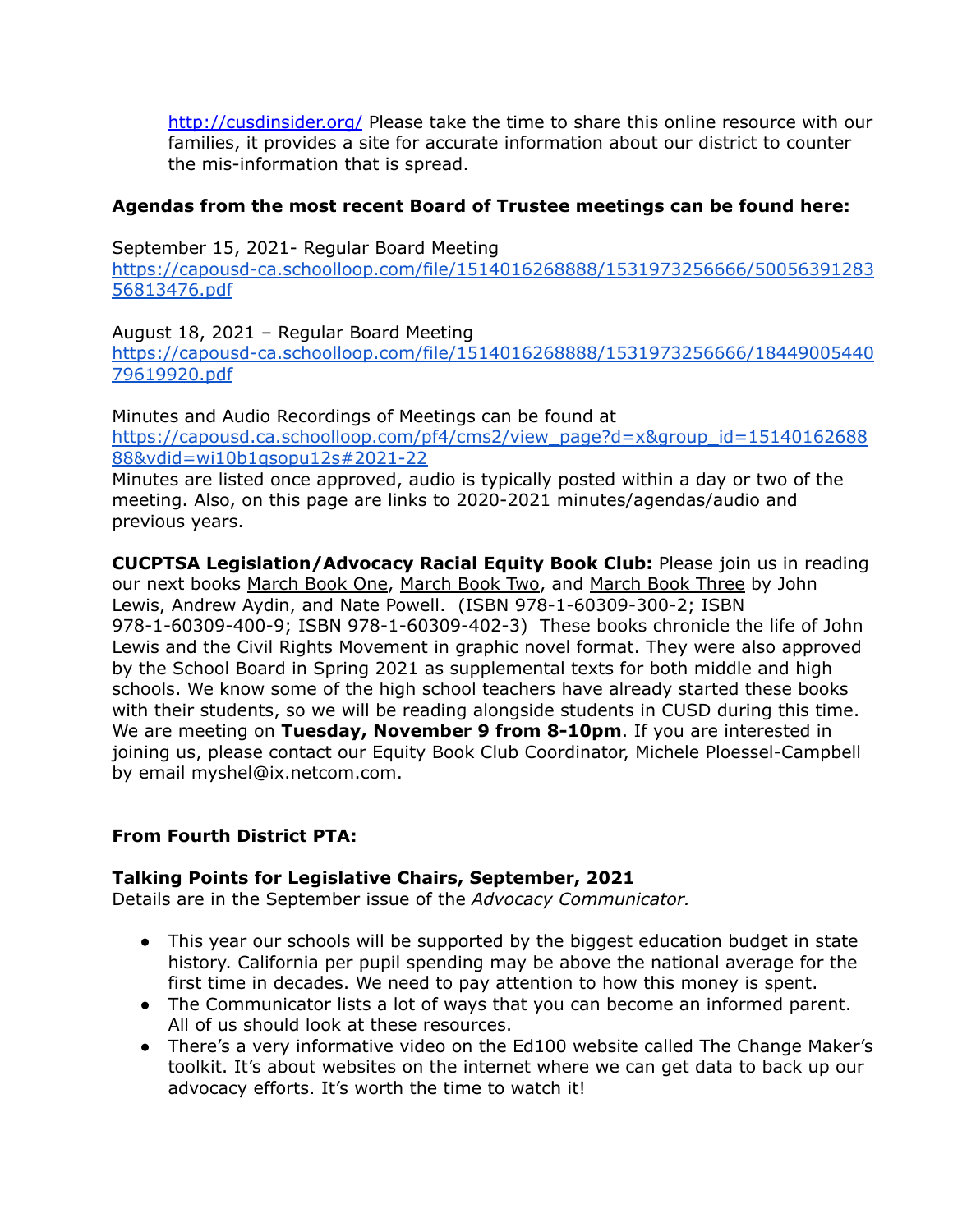● There is a list of this year's advocacy events in the newsletter. Sacramento is scheduled to be in the State Capitol again on March 7 and 8. Do you have money in our PTA budget to send someone??

September's issue and back issues of the Communicator can be found at: <http://www.fourthdistrictpta.org/advocacy-communicator/>

### **In State News:**

#### **Civics proponents urge common ground in battles over ethnic studies-** by John Fensterwald

Responding to acrimonious debates over history and politics nationally and in school boards across California, some of the state's leading advocates for civics education are urging schools to equip students with democratic principles and practices to counter growing "anti-democratic forces that threaten the stability of our fragile republic." [https://edsource.org/2021/civics-proponents-urge-middle-ground-in-battles-over-ethni](https://edsource.org/2021/civics-proponents-urge-middle-ground-in-battles-over-ethnic-studies/661561) [c-studies/661561](https://edsource.org/2021/civics-proponents-urge-middle-ground-in-battles-over-ethnic-studies/661561)

#### **Absenteeism surging since schools reopened-** by Carolyn Jones

A month into in-person learning for most California schools, some districts are reporting soaring rates of absenteeism due to stay-at-home quarantines, fear of Covid and general disengagement from school.

<https://edsource.org/2021/absenteeism-surging-since-schools-reopened/661507>

#### **At the National Level:**

**What Is the Purpose of School?** Opinion Article by Stephen Sawchuk Edweek Like it or not, educators are in the social-welfare business <https://www.edweek.org/policy-politics/what-is-the-purpose-of-school/2021/09>

## **4 ways to bring joy back to math after a year of virtual learning-** by Kara

Arundel K-12 Dive

Math instruction experts say now is an optimal time to rethink how math lessons are delivered and find creative ways to empower students to develop strong understandings of numerical relationships and an appreciation for

math.[https://www.k12dive.com/news/4-ways-to-bring-joy-back-to-math-after-a-year-o](https://www.k12dive.com/news/4-ways-to-bring-joy-back-to-math-after-a-year-of-virtual-learning/607046/?utm_source=Sailthru&utm_medium=email&utm_campaign=Issue:%202021-09-24%20K-12%20Dive%20%5Bissue:36932%5D&utm_term=K-12%20Dive) [f-virtual-learning/607046/?utm\\_source=Sailthru&utm\\_medium=email&utm\\_campaign=](https://www.k12dive.com/news/4-ways-to-bring-joy-back-to-math-after-a-year-of-virtual-learning/607046/?utm_source=Sailthru&utm_medium=email&utm_campaign=Issue:%202021-09-24%20K-12%20Dive%20%5Bissue:36932%5D&utm_term=K-12%20Dive) [Issue:%202021-09-24%20K-12%20Dive%20%5Bissue:36932%5D&utm\\_term=K-12%](https://www.k12dive.com/news/4-ways-to-bring-joy-back-to-math-after-a-year-of-virtual-learning/607046/?utm_source=Sailthru&utm_medium=email&utm_campaign=Issue:%202021-09-24%20K-12%20Dive%20%5Bissue:36932%5D&utm_term=K-12%20Dive) [20Dive](https://www.k12dive.com/news/4-ways-to-bring-joy-back-to-math-after-a-year-of-virtual-learning/607046/?utm_source=Sailthru&utm_medium=email&utm_campaign=Issue:%202021-09-24%20K-12%20Dive%20%5Bissue:36932%5D&utm_term=K-12%20Dive)

#### **Map: Where Teachers Are Required to Get Vaccinated Against COVID-19**- by EdWeek

[https://www.edweek.org/policy-politics/where-teachers-are-required-to-get-vaccinated](https://www.edweek.org/policy-politics/where-teachers-are-required-to-get-vaccinated-against-covid-19/2021/08)[against-covid-19/2021/08](https://www.edweek.org/policy-politics/where-teachers-are-required-to-get-vaccinated-against-covid-19/2021/08)